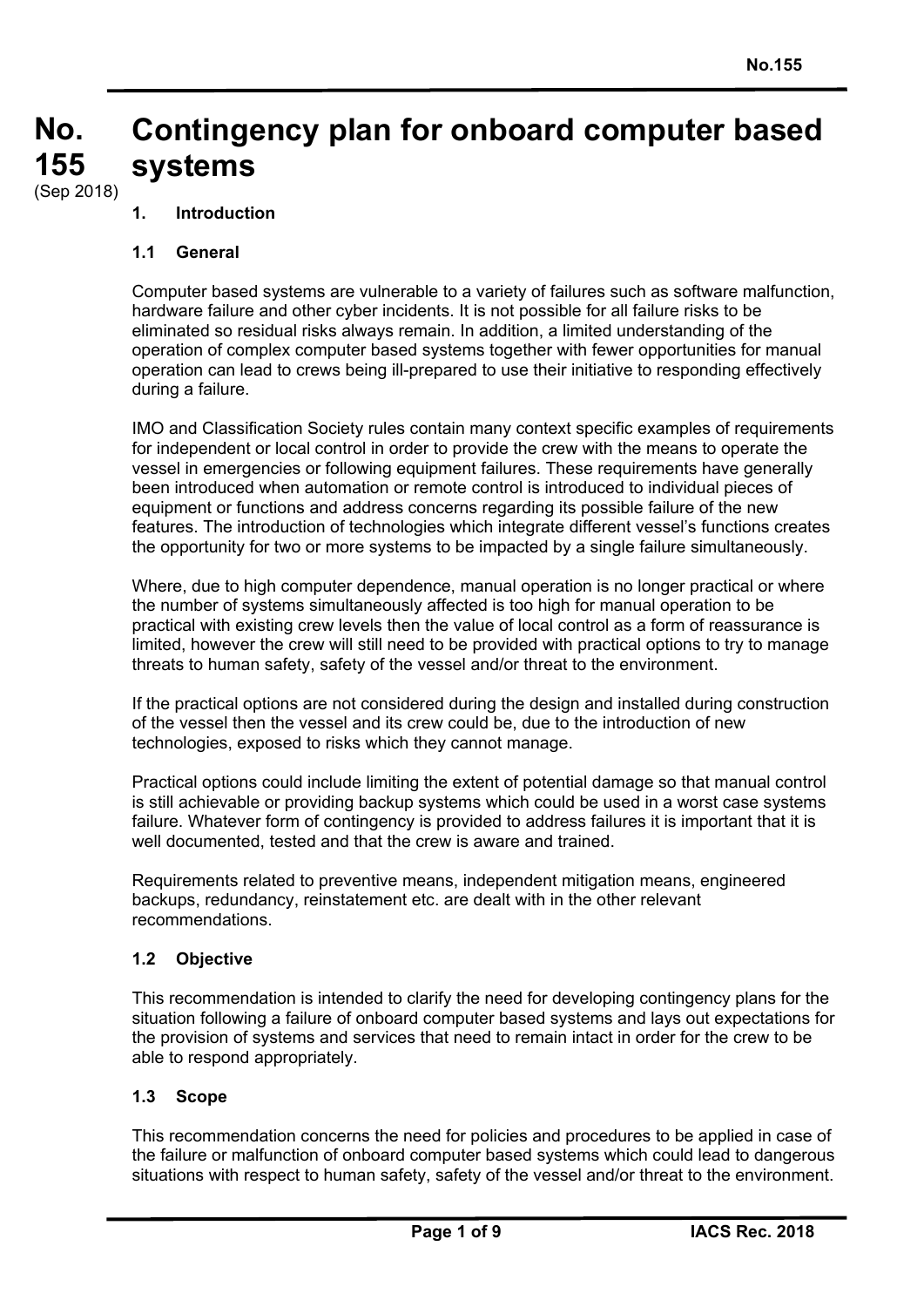In this connection, at least, the systems belong to Category III in accordance with UR E22 are considered as they are highly time critical. Category II systems are associated with a time element as they do not immediately lead to a dangerous situation. Each Category II system should also be reviewed to establish if specific provision for contingency needs to be available.

### **1.4 Exclusion**

Navigation systems required by SOLAS Chapter V, Radio-communication systems required by SOLAS Chapter IV, and vessel loading instrument/stability computer are not in the scope of this requirement.

This Recommendation is not applicable to loading instrument/stability computer (Rec No. 48 may be considered).

### **2 Contingency Plan**

#### **2.1 General**

The shipowner has overall responsibility of developing the contingency plan based on essential information which should be provided by the associated system integrators and suppliers to enable effective contingency planning. The Contigengy Plan should contain a set of predetermined instructions or procedures for how crews will detect, respond to and limit consequences of cyber incidents in a timely manner, and for how crews will recover the affected systems after securing the ship's safety by suitable response actions. In this context, the following response process in the event of a cyber incident should be taken into account:

- .1 Detect a cyber incident and identify the failed system;
- .2 Determine effective response options and take appropriate actions;
- .3 Recover the failed system;
- .4 Investigate and document the cyber incident;
- .5 Evaluate the effectiveness of response options and update the contingency plan

The consideration of the full scope of a vessel's contingency plan will extend beyond the scope of class to include management systems and crew training. In the context of this recommendation, the use of the term 'contingency plan' is intended to capture the design, installation and documentation provided in order that the management systems and crew are provided with the facilities and information needed to support their response actions in the event of a cyber incident. The basis of the contingency plan and description of the documentation to be handed over on delivery of the vessel should be reviewed by the classification society at the initial stage.

The Contingency Plan should include the following information as a minimum:

- .1 List of computer based systems covered by the Contingency Plan;
- .2 System configuration and descriptions for systems covered by the Contingency Plan;
- .3 Incident response plan;
- .4 Recovery plan;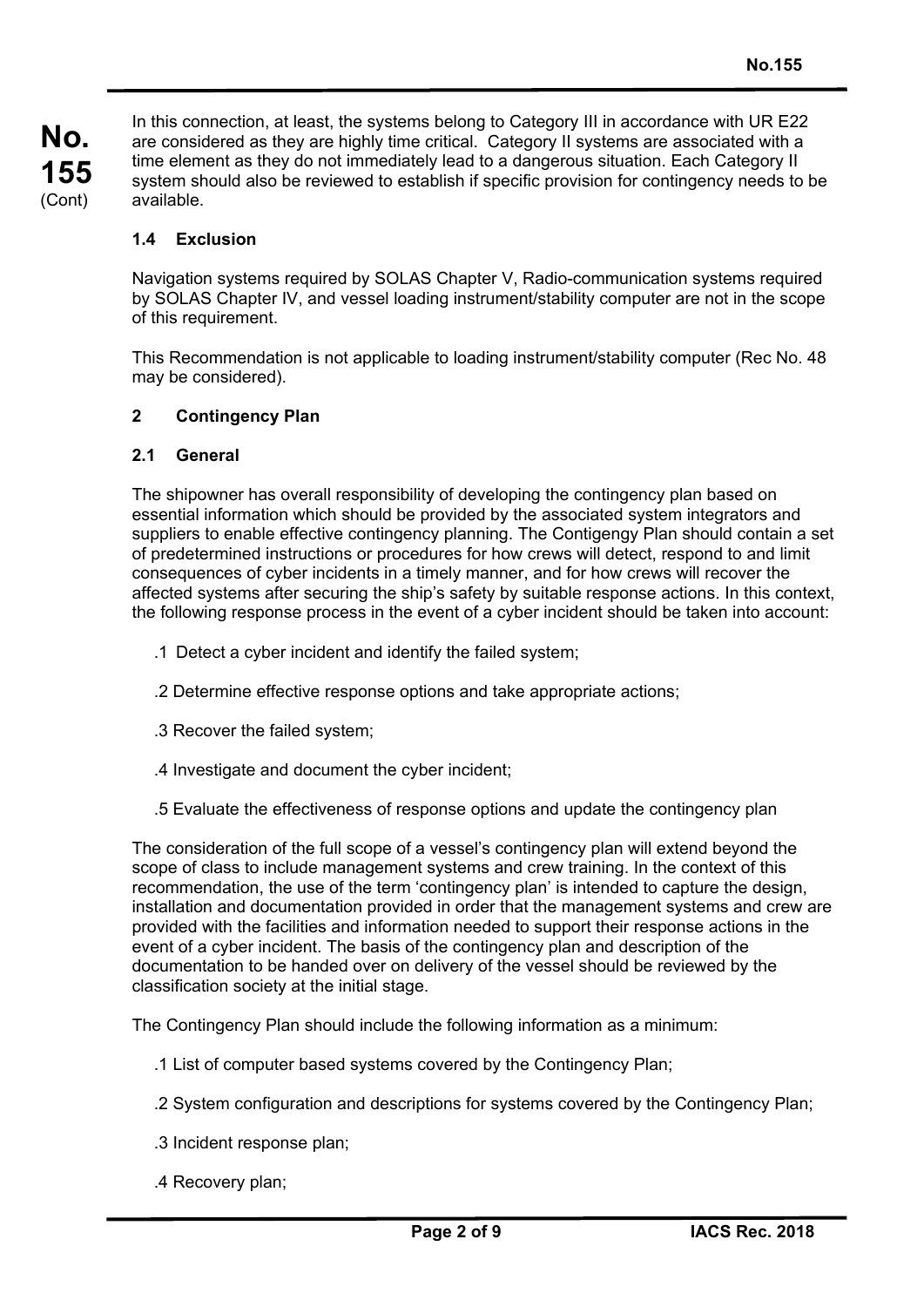.5 Periodic testing plan;

**No.**

**155**  (Cont)

.6 maintenance procedure for the Contingency Plan;

During the preparation of the contingency plan, input should be obtained from the various stakeholders including ship operators, system integrator, system support vendors and IT/OT engineers.

When a cyber incident failure condition on computer based system on board is discovered, it is important that all relevant personnel are aware of the correct procedure to follow. It is vital that contingency plans, and related information, are available in a form which cannot be rendered ineffective by an onboard incident. A hard copy or an electronic device which is independent of the vessel's networks could be considered acceptable.

The contingency plan should be formatted to provide quick and clear directions in the failure event for use of onboard personnel unfamiliar with the plan or the system. A concise and well-formatted plan reduces the likelihood of creating an overly complex or confusing plan.

# **2.2 Developing the Contingency Plan**

# **2.2.1 Identify computer based systems on board**

At the initial stage of developing a contingency plan, it is very important to identify and to include all computer based systems on board. The provision of application scope of contingency plan among all computer based systems on board should be clearly defined based on their effects in a failure situation. At a minimum, all Category III systems according to UR E22 should be included in the plan. Category II systems should be also reviewed, if specific provision for contingency needs to be available, such systems should be included in the plan.

# **2.2.2 Incident Response Plan (IRP)**

An incident response plan should contain a predetermined set of instructions or procedures to detect, respond to, and limit consequences of cyber incidents against computer based systems required for essential services according to UI SC 134.

Typically when a cyber incident is discovered, a quick assessment is performed to evaluate the consequence and the options to respond. For example, one possible response option is to physically isolate the failed or malfunctioning system and to use the redundant system, or if not available, independent or local control may be another response option. To assist crews to find effective response options quickly and to take response actions in a timely manner the provision of systems to facilitate an incident response plan for the identified systems on board should be developed in clear, concise, and easy format to implement in the event of a failure.

The incident response plan should, as a minimum, include the following information:

- .1 System for response and breakpoints;
- .2 Alarm indication or abnormal symptom caused by a cyber incident;
- .3 Failure consequence;
- .4 Effective response options which do not rely on either shut down or transfer to independent or local control, if any;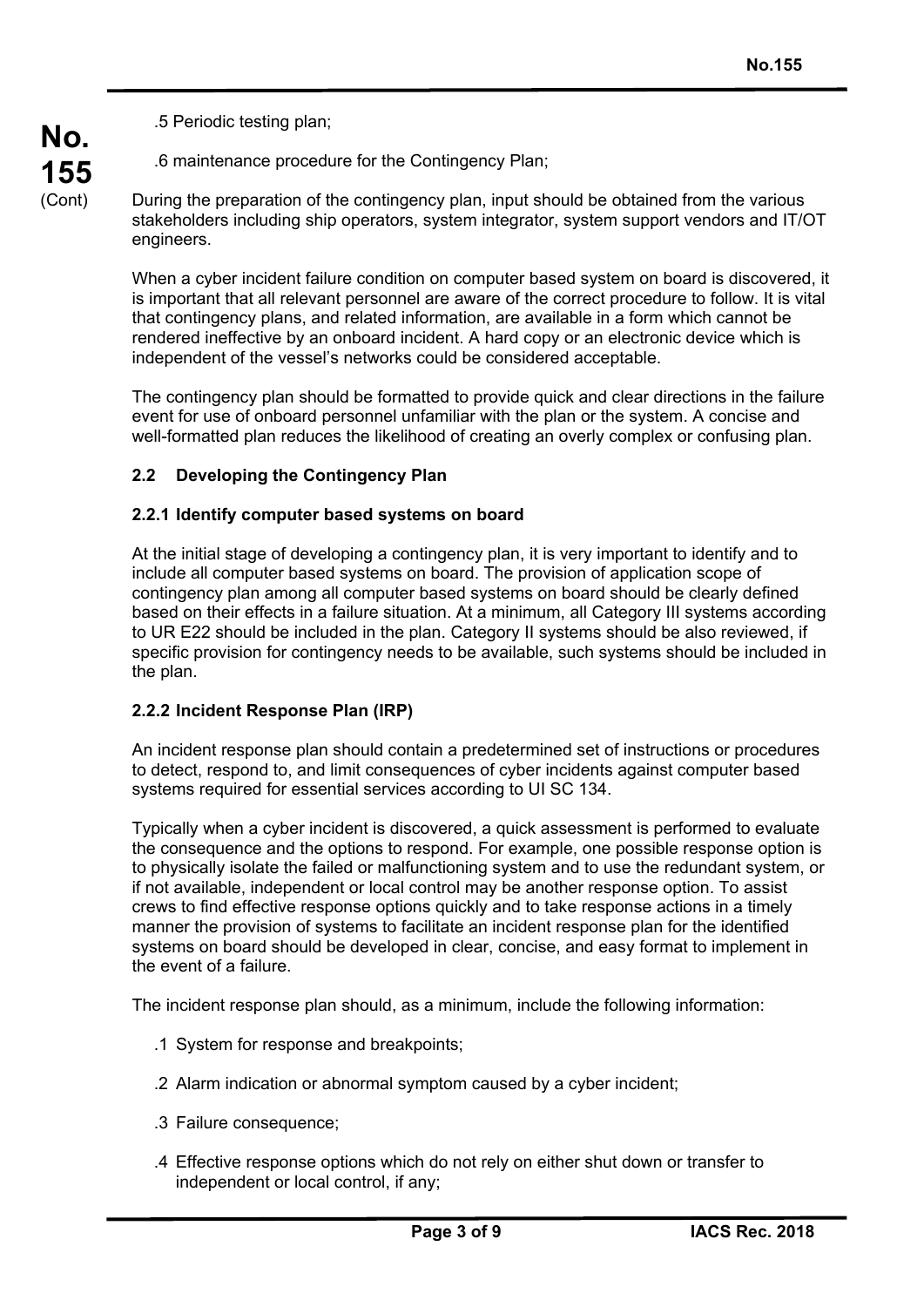.5 Independent or local control change over procedure;

Note:

**No.**

**155**  (Cont)

- 1. The example template in Appendix 1 may be used for developing Incident Response Plan.
- 2. Appendix 2 Flow Chart/ Process which may assist in the process of developing Incident Response Plan.
- 3. Risk assessment report such as FMEA or FMECA may be considered to determine failure consequence.
- 4. Independent and local control should be capable of operating independently from the system that failed due to the cyber incident.

### **2.2.3 Recovery Plan (RP)**

Recovery plans should be easily understandable by the internal personnel and potential external personnel, and include essential instructions and procedures to ensure the recovery of a failed system and how to get external assistance if the support from ashore is necessary. In addition, software recovery medium or tools essential for recovery on board should be available.

When developing recovery plans, it is important to specify the recovery objectives for the various systems and subsystems involved. There are two distinct types of objectives as below:

- .1 System recovery: it involves the recovery of communication links and processing capabilities, and it is usually specified in terms of a Recovery Time Objective (RTO). This is defined as the time required to recover the required communication links and processing capabilities.
- .2 Data recovery: it involves the recovery of data describing production or product conditions in the past and is usually specified in terms of a Recovery Point Objective (RPO). This is defined as the longest period of time for which an absence of data can be tolerated.

Once the recovery objectives are defined, a list of potential cyber incidents should be created and the recovery procedure developed and described. Recovery plans may be supported through access to the following information;

- .1 Instructions and procedures for restoring the failed system without disrupting the operation from the redundant, independent or local operation.
- .2 Processes and procedures for the backup and secure storage of information
- .3 Complete and up-to-date logical network diagram
- .4 The list of personnel responsible for restoring the failed system
- .5 Communication procedure and list of personnel to contact for external technical support including system support vendors, network administrators, etc.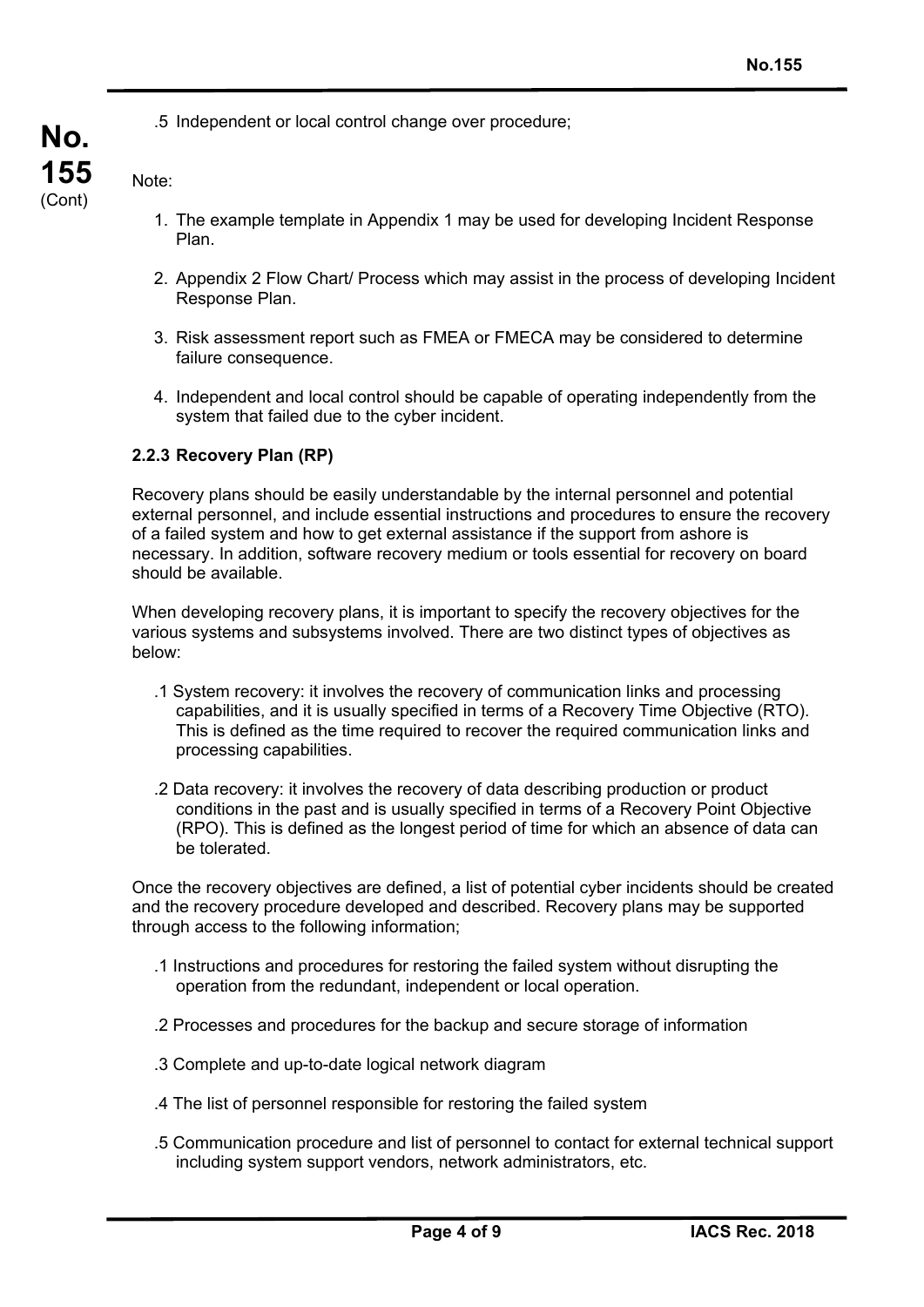.6 Current configuration information for all components

# **2.2.4 Review and onboard testing of the Contingency Plan**

The contingency plan as well as appropriate onboard test procedures should be reviewed by Classification Society prior to the testing.

Onboard tests should be carried out according to the onboard test procedures after final integration of systems and witnessed by Classification Society. The testing enables deficiencies to be identified and addressed by validating and verifying the effectiveness of the plans. In this context, testing should be carried out in as close to an operating environment as possible, however, if impracticable, simulated test may be accepted. If any deficiencies are found, the relevant part should be reviewed and proposed solutions or alternatives submitted for consideration.

### **2.3 Onboard use of the Contingency Plan**

The Contingency Plan should be kept at a position readily accessible to responsible personnel, who should be nominated by ship owner and be indicated in the plan.

The responsible personnel need to be familiar with the structure and contents of the plan in order that preplanned actions can be taken within the time required for them to be effective.

Note: Appendix 3 provides helpful information about the process to identify a failure event and quickly determine responses actions, including the provided or independent or local control means as appropriate.

#### **2.3.1 Periodic testing on board**

**No.**

**155**  (Cont)

> It is recommended that the contingency plans are tested periodically under the management of responsible personnel, for example using scenario exercises with all relevant personnel including management in order to verify that the anticipated response times are effective in the proper working of the plan.

#### **2.3.2 Maintenance of the Contingency Plan**

The contingency plan should be reviewed and updated regularly by responsible personnel to ensure that the plan is maintained in a ready state that accurately reflects the current information for onboard critical systems and the associated Response Plans.

Any proposed changes on the vessel that could have an impact on the effectiveness of the plan should be reviewed and if in the execution of the plan would be adversely affected then appropriate changes should be made, tested and documented. Significant changes or those with a potentially critical impact could include the inadvertent interconnection of systems or the exposure of systems to external networks

#### **3 References**

UR E22 (Rev.2 June 2016) NIST Special Publication 800-34 Rev.1 NIST Special Publication 800-53 Rev.4 NIST Special Publication 800-82 Rev. 2 IEC 62443-2-1: 2010 The Guidelines on Cyber Security onboard Ships (Version 2.0: BIMCO, CLIA, ICS, INTERCARGO, INTERTANKO, OCIMF and IUMI)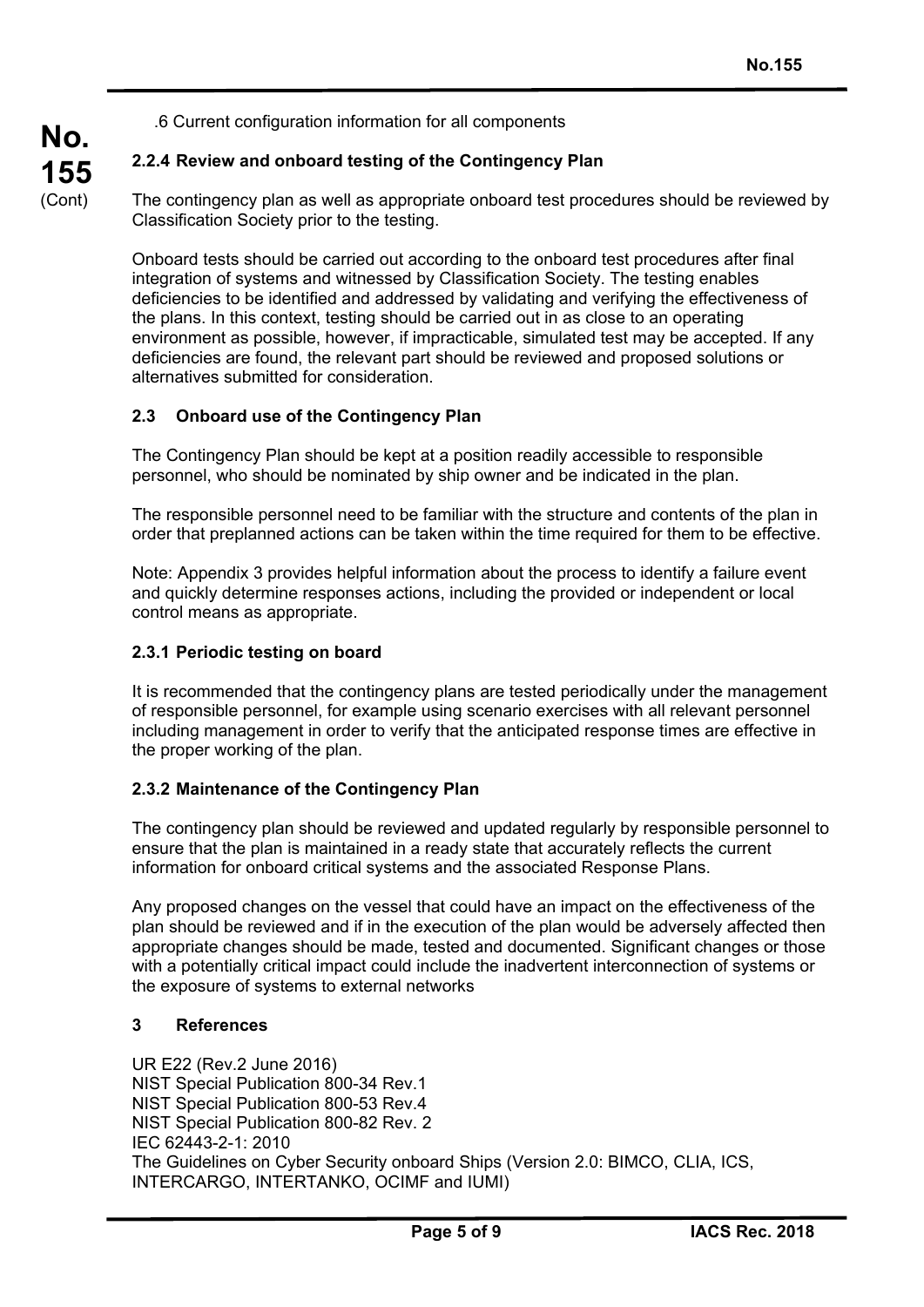| No. | <b>Appendix 1</b> | <b>Example Template for Incident Respon</b> |
|-----|-------------------|---------------------------------------------|
|     |                   |                                             |

| ⊏<br>$\sim$ |
|-------------|
| Cont)       |

| 1 Example Template for Incident Response Plan |
|-----------------------------------------------|
|                                               |

|  | No.            | <b>Failure Event</b> | <b>Severity or</b><br><b>Priority</b> | <b>Alarm</b>      | <b>Consequence</b>                            | <b>Response Action</b>                                                                                                             |
|--|----------------|----------------------|---------------------------------------|-------------------|-----------------------------------------------|------------------------------------------------------------------------------------------------------------------------------------|
|  |                | No.1 control failure | High                                  | "control failure" | Loss of control of<br>No.1 steering<br>system | Switch from No.1 Steering Control to No.2 Steering<br>Control by using control system selective switch on<br>steering wheel stand. |
|  | $\overline{2}$ |                      |                                       |                   |                                               |                                                                                                                                    |
|  | 3              |                      |                                       |                   |                                               |                                                                                                                                    |
|  | 4              |                      |                                       |                   |                                               |                                                                                                                                    |
|  | 5              |                      |                                       |                   |                                               |                                                                                                                                    |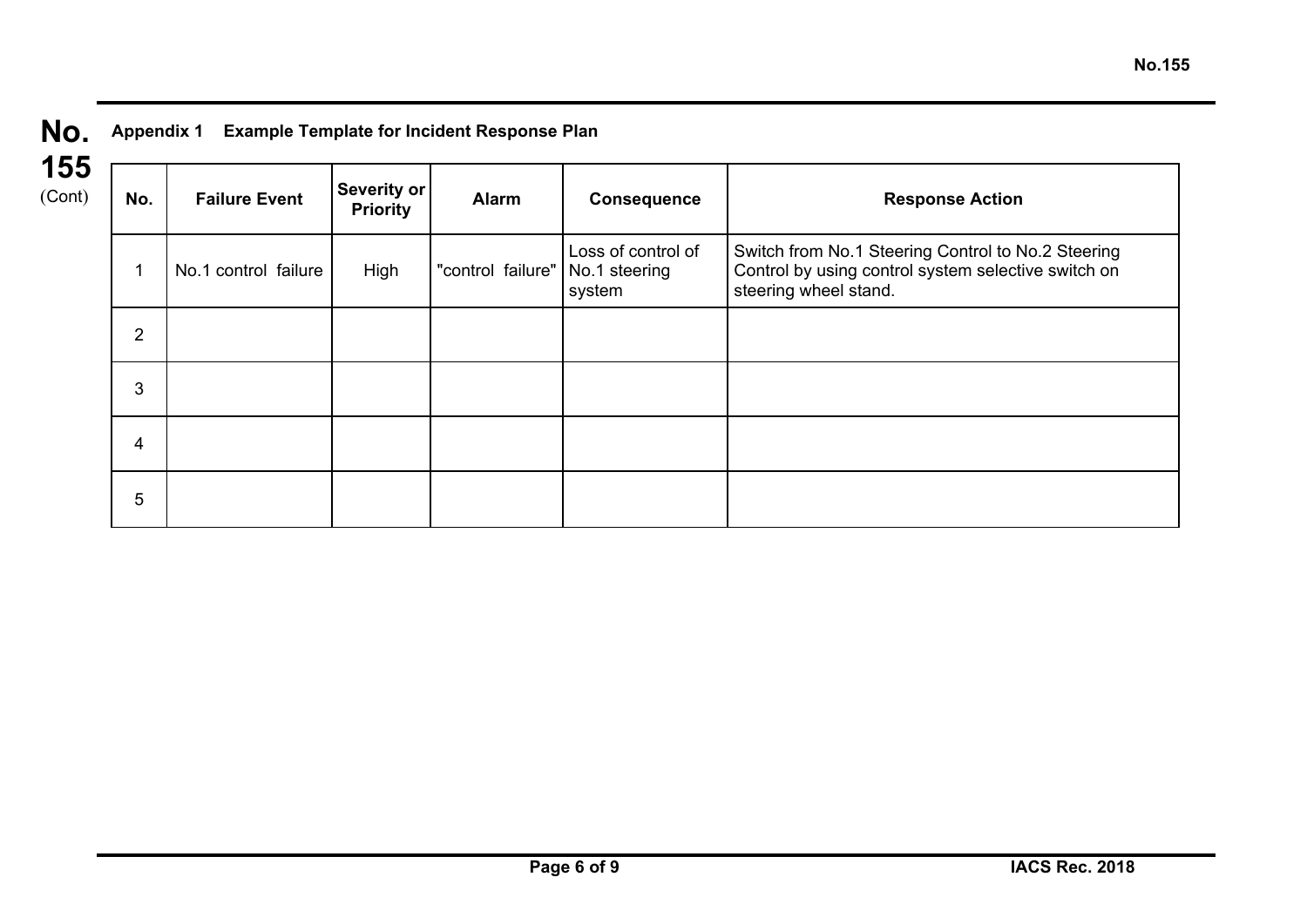

 $\overline{a}$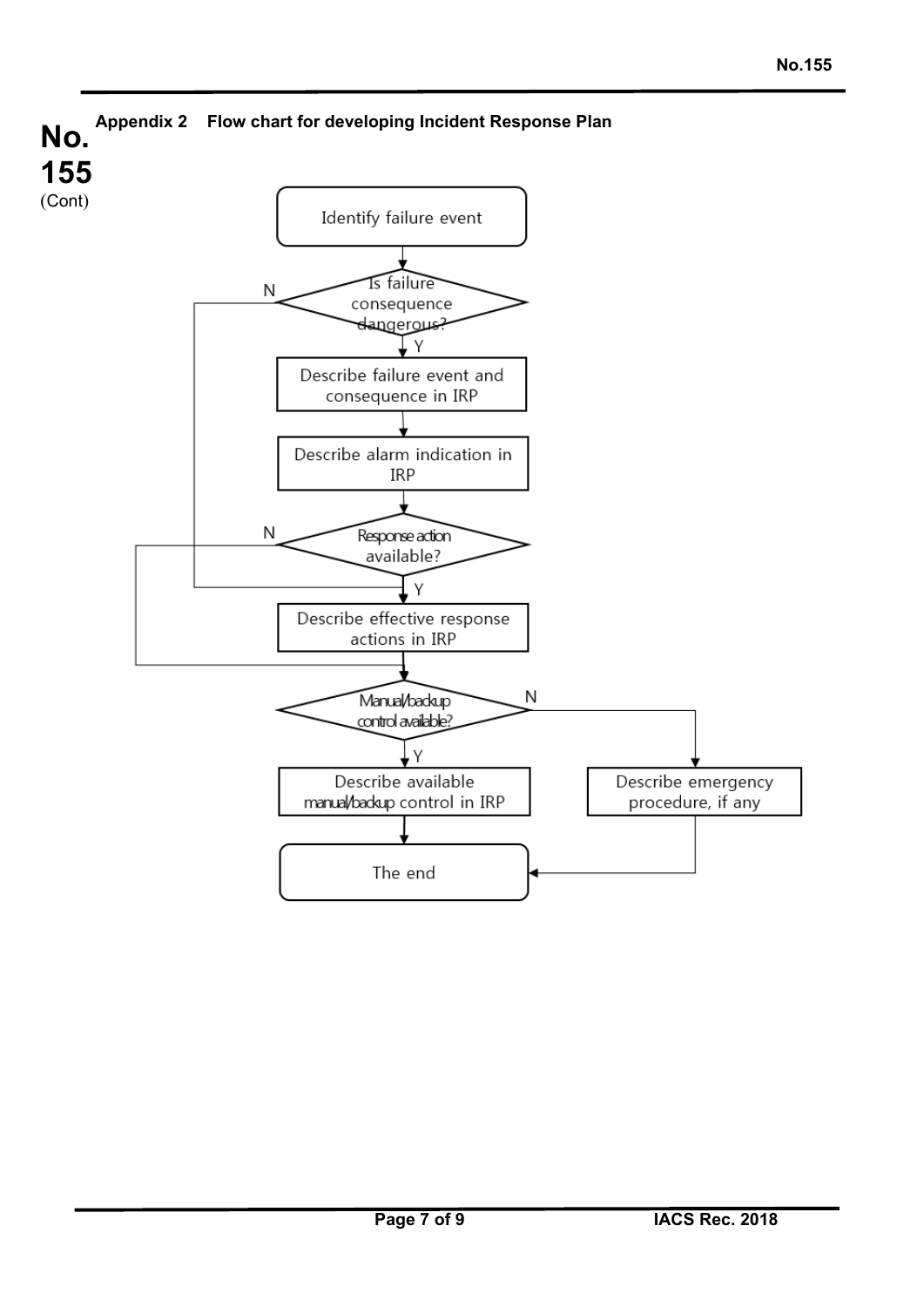

l